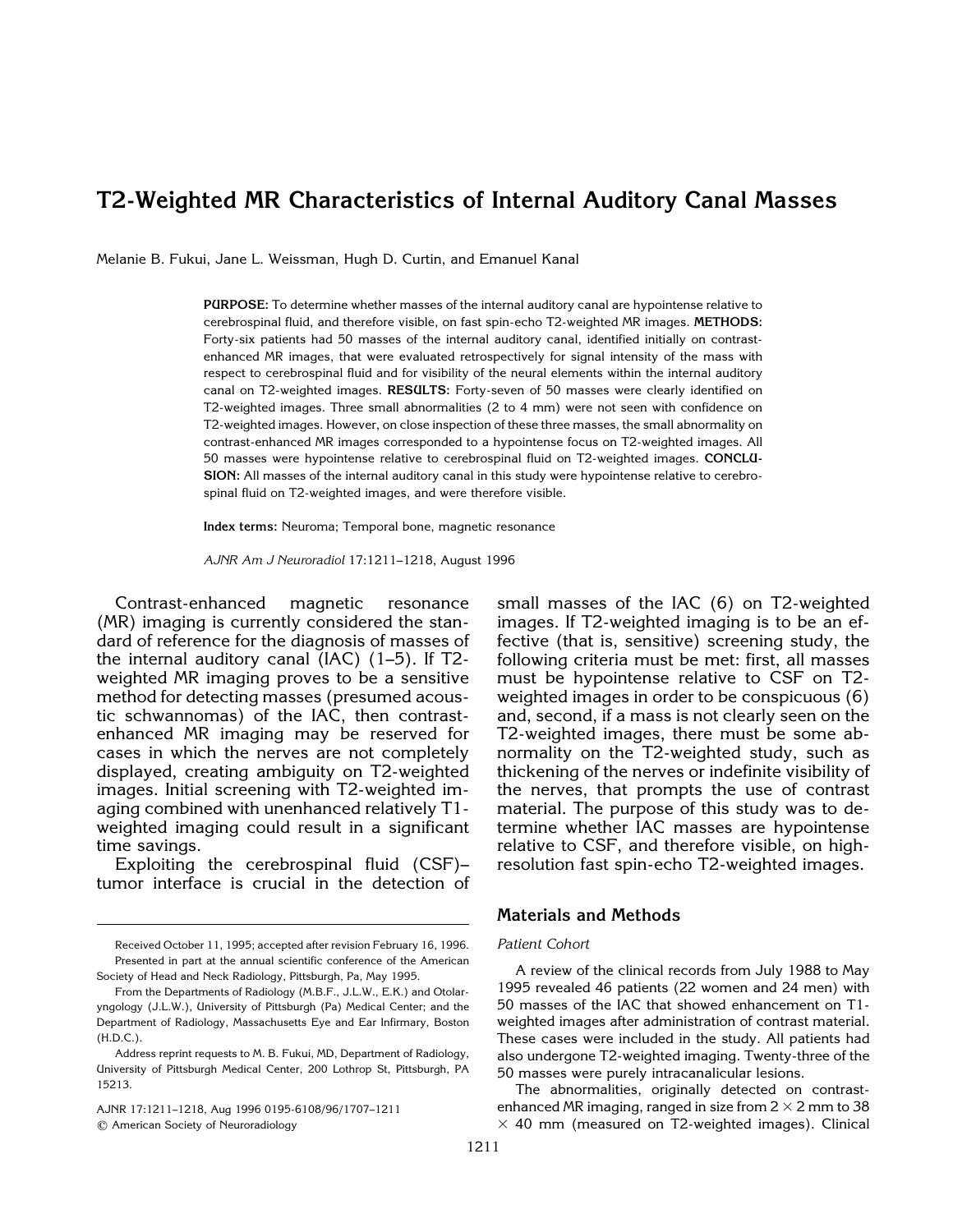Fig 1. Typical intracanalicular mass of the IAC.

Axial fast spin-echo T2-weighted (4000/ 108 effective) MR image (*A*) shows a small (3  $\times$  6 mm) hypointense mass (ar*rowhead*) in the right IAC, which corresponds to the enhancing abnormality (*arrowhead*) on the axial contrast-enhanced T1-weighted (633/23) image (*B*). Note that in the normal left IAC the neural elements are clearly identified and are surrounded by bright CSF on the T2-weighted image.



information was available in 43 of the patients. Seventeen of these 43 had sensorineural hearing loss and 14 had hearing loss, type not specified. Presenting disorders in the remaining 12 patients included neuropathy of the fifth cranial nerve, balance difficulty, tinnitus, vertigo, or signs and symptoms of increased intracranial pressure.

Pathologic samples were available for 21 of the 50 lesions: 20 were vestibular schwannomas and one was a meningioma. There were 29 lesions for which there was no histologic diagnosis: 24 of these had follow-up imaging, which showed a persistent or enlarging abnormality over at least 6 months. There were five masses that ranged in size from 7 to 33 mm in maximum diameter for which neither pathologic samples nor sequential images were available.

#### *Scan Technique*

All but nine patients underwent high-resolution fast spin-echo T2-weighted MR imaging on a 1.5-T unit equipped with a head coil. Imaging parameters were as follows: 3000 – 4300/80 –114/4 (repetition time [TR]/echo time [TE]/excitations), echo train length of 8 to 16; field of view of  $18 \times 18$  cm; matrix of  $512 \times 256$ ; 3-mm section thickness with a 0.5-mm intersection gap; and an acquisition time of approximately 4 minutes. The other nine patients had T2-weighted studies that were determined to be of sufficient quality for inclusion in the study by virtue of the neural elements being visible in the IAC. These T2 weighted studies were obtained with the following (variable) parameters: 2316 –2875/80 –102/2; field of view of 18 to 20 cm; matrix of 256  $\times$  192; and a 3-mm to 5-mm section thickness with a 0-mm to 1-mm intersection gap. All patients also had T1-weighted studies after intravenous administration of 0.1 mmol/kg of contrast material. Parameters for the T1-weighted studies were 400 –783/12– 30/1–2; field of view of 18 to 20; matrix of 256  $\times$  192–256; section thickness of 3 mm, interleaved (with a 1.0-mm intersection gap) to 5 mm with 1-mm intersection gap. Axial images were obtained in all cases; coronal images were added in some cases at the discretion of the radiologist who reviewed the initial images at the monitor. Twenty-four of the 50 T2-weighted studies were obtained after administration of contrast material. The T2-weighted studies of the remaining 26 lesions were obtained before administration of contrast material. In two cases, T2 weighted studies were performed before and after contrast administration to determine whether there was a detectable change in the lesion's signal intensity due to contrast material that would affect interpretation of the results. In addition, the difference in T2 signal characteristics of vestibular schwannomas before and after administration of contrast material was calculated using a computer program.

The T2-weighted images were evaluated for signal intensity of the IAC mass with respect to CSF (lesion conspicuity) and for visibility of the neural elements in the IAC (nerve visibility). The reviewers were not blinded to the findings on the contrast-enhanced MR images. Heterogeneous lesions were characterized according to their lowest signal intensity component. Signal intensity of lesions on T2-weighted images was rated according to the following scale:  $1 =$  hypointense relative to gray matter;  $2 =$  hypointense relative to CSF;  $3 =$  isointense with CSF;  $4 =$ hyperintense relative to CSF. Three unusual cases in which the lesion was not considered to be equally obvious on both contrast-enhanced and T2-weighted images by the initial reader were subsequently reviewed by two other radiologists who specialize in head and neck imaging.

# **Results**

# *Lesion Conspicuity*

Forty-seven of 50 lesions were clearly identified as masses on T2-weighted images. All 47 were either entirely or partly hypointense relative to CSF on T2-weighted images. Forty-two lesions were scored as 1 (hypointense relative to gray matter); eight lesions were scored as 2 (hypointense relative to CSF but hyperintense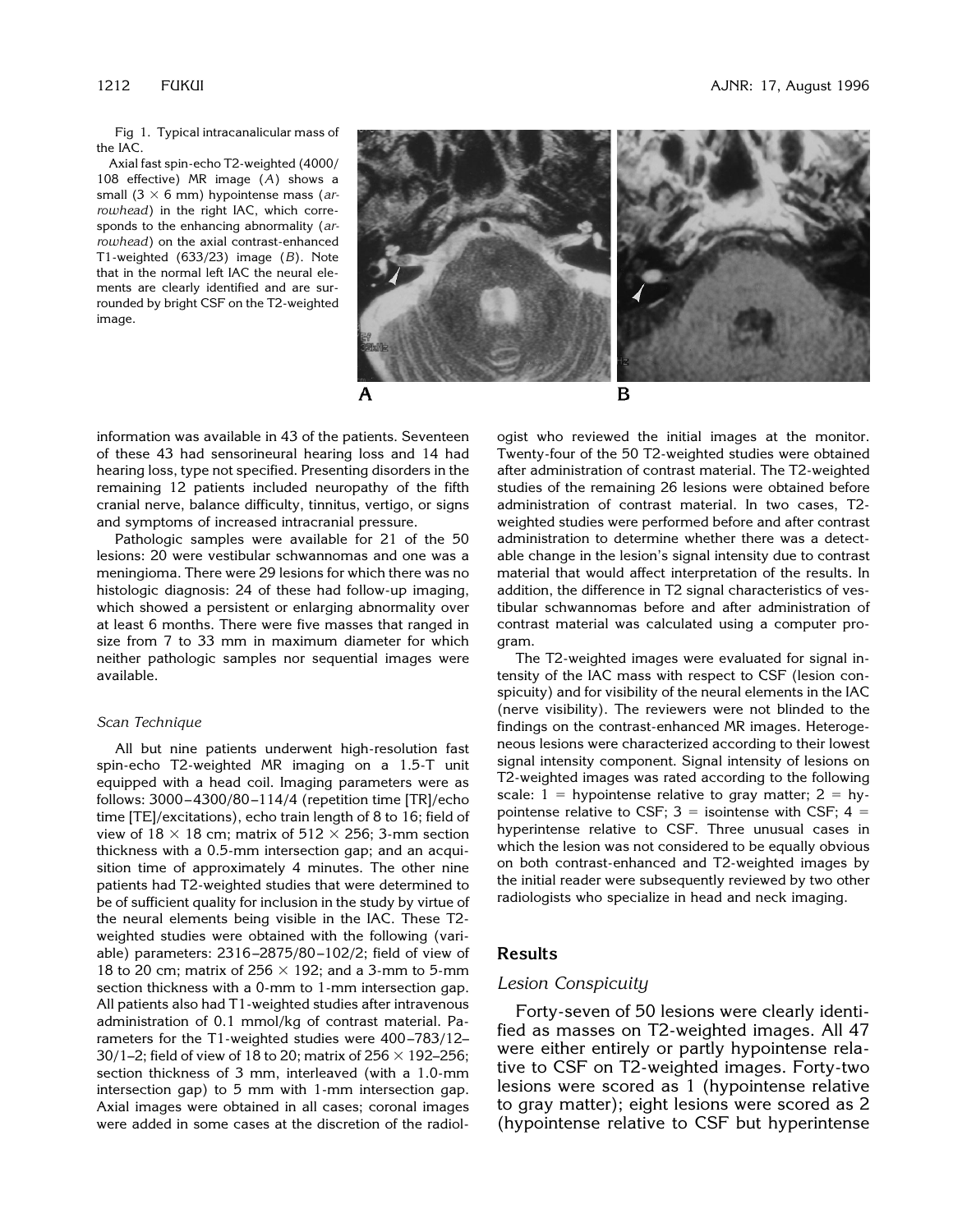

Fig 2. The first of three equivocal cases on T2-weighted images.

Axial fast spin-echo T2-weighted (4000/108 effective) MR images (*A* and *B*) show that both IACs are small so that there is scant CSF in the IACs. The paucity of contrasting signal from CSF makes it difficult to determine whether the neural elements are normal. There is a tiny hypointense focus in the right IAC (*small arrowheads*), which corresponds to the small enhancing abnormality (*large arrowhead*) on the axial T1-weighted (400/15) contrast-enhanced image (*C*).



Fig 3. The second case in which the lesion was not obvious on T2-weighted images.

Axial fast spin-echo T2-weighted (4000/108 effective) MR image (*A*) shows a hypointense nodule of the left inferior vestibular nerve near the fundus of the IAC (*arrowhead*), which corresponds to the enhancement (*arrowhead*) on the axial contrast-enhanced T1-weighted (400/12) image (*B*). The enhancement in the left IAC did not represent neuritis, since it was present on the axial contrast-enhanced T1-weighted (433/15) image obtained 1 year earlier (*arrowhead* in *C*).

with respect to gray matter). No lesion received a score of 3 or 4. A typical example of an intracanalicular lesion  $(3 \times 6$  mm) is shown in Figure 1.

The masses ranged in maximum diameter (as measured on T2-weighted images) from 3 to 40 mm. Eleven of the 47 lesions were between 6 and 10 mm in maximum diameter; the remaining 31 of 47 were greater than 10 mm.

Eight of 50 lesions were 5 mm or less. Five of these were identified with confidence on T2 weighted images and ranged in maximum diameter from 3 to 4 mm. The remaining three small ( $2 \times 2$  mm;  $3 \times 3$  mm;  $3 \times 4$  mm) lesions were considered to be equivocal cases, since the initial reviewer deemed that these lesions were sufficiently small to risk being missed on T2-weighted images if contrast-enhanced MR images were not available for correlation. In these three cases a tiny (2 to 4 mm) enhancing abnormality on the contrast-enhanced study was seen retrospectively by all three reviewers to correspond to a hypointense focus on the T2-weighted study. In these cases the lesion on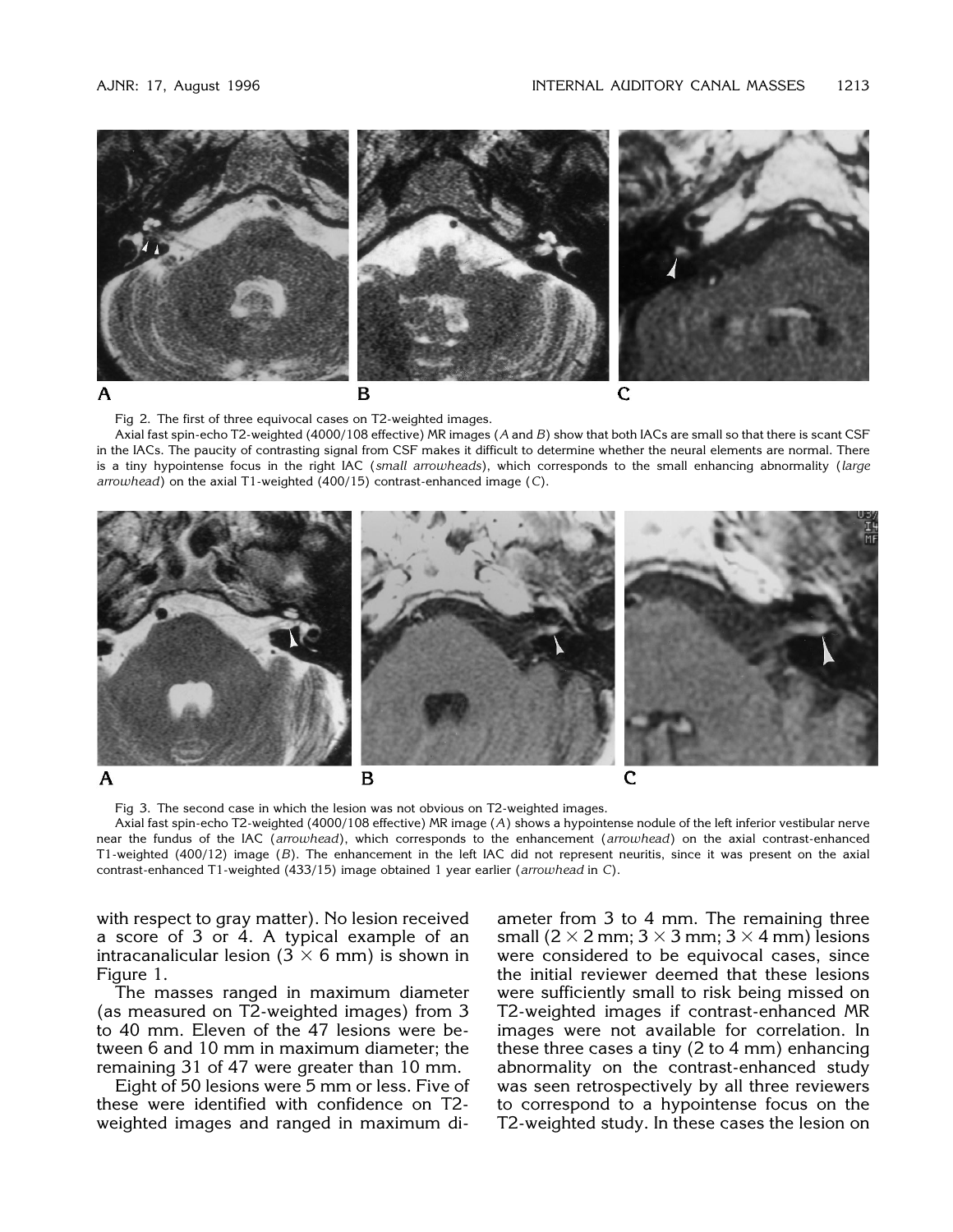



Fig 4. The last of the three equivocal cases on T2-weighted images.

Axial fast spin-echo T2-weighted (4000/108 effective) MR images of right (*A*) and left (*B*) IAC show the cochlear nerve well, but the right inferior vestibular nerve is not seen in its entirety within the IAC. There is a hypointense focus in the right IAC (*small arrowheads*), which corresponds to the enhancement (*arrowhead*) on the axial contrast-enhanced T1-weighted (400/12) image (*C*). In *B*, the normal left cochlear and inferior vestibular nerves are seen throughout their course in the IAC, surrounded by CSF.

*D*, Coronal fast spin-echo T2-weighted (4000/108 effective) image confirms the hypointense lesion in the right IAC (*arrowhead*).

*E*, Axial T1-weighted (600/23) image (initial study) shows enhancement in the right IAC (*arrowhead*), which persisted for 1 year.

the contrast-enhanced study was 2 to 4 mm and was located in the fundus of the IAC (Figs 2-4).

In two cases, fast spin-echo T2-weighted imaging was performed before and after administration of contrast material to determine whether the contrast material shortened the T2 signal of the lesion sufficiently to cause a detectable decrease in the lesion's signal intensity on T2-weighted images. The small difference in signal intensity predicted by the computer program for T2-weighted images before versus after contrast administration matched our impression of the two cases in which T2-weighted imaging was performed before and after contrast administration. In these two cases no difference in the lesion's signal intensity could be

detected between the precontrast and postcontrast T2-weighted studies (Fig 5).

## *Nerve Visibility*

In 48 of the 50 IACs that were abnormal on contrast-enhanced MR images, the nerves were not identified within the IAC on the T2-weighted images. In the remaining two cases, the neural elements were either thickened or were not seen in their entirety in the IAC on T2-weighted images (Figs 3 and 4). In one of these two cases (Fig 3), there was a tiny nodule along the course of the left inferior vestibular nerve that corresponded to the enhancing abnormality on the contrast-enhanced images. In the second case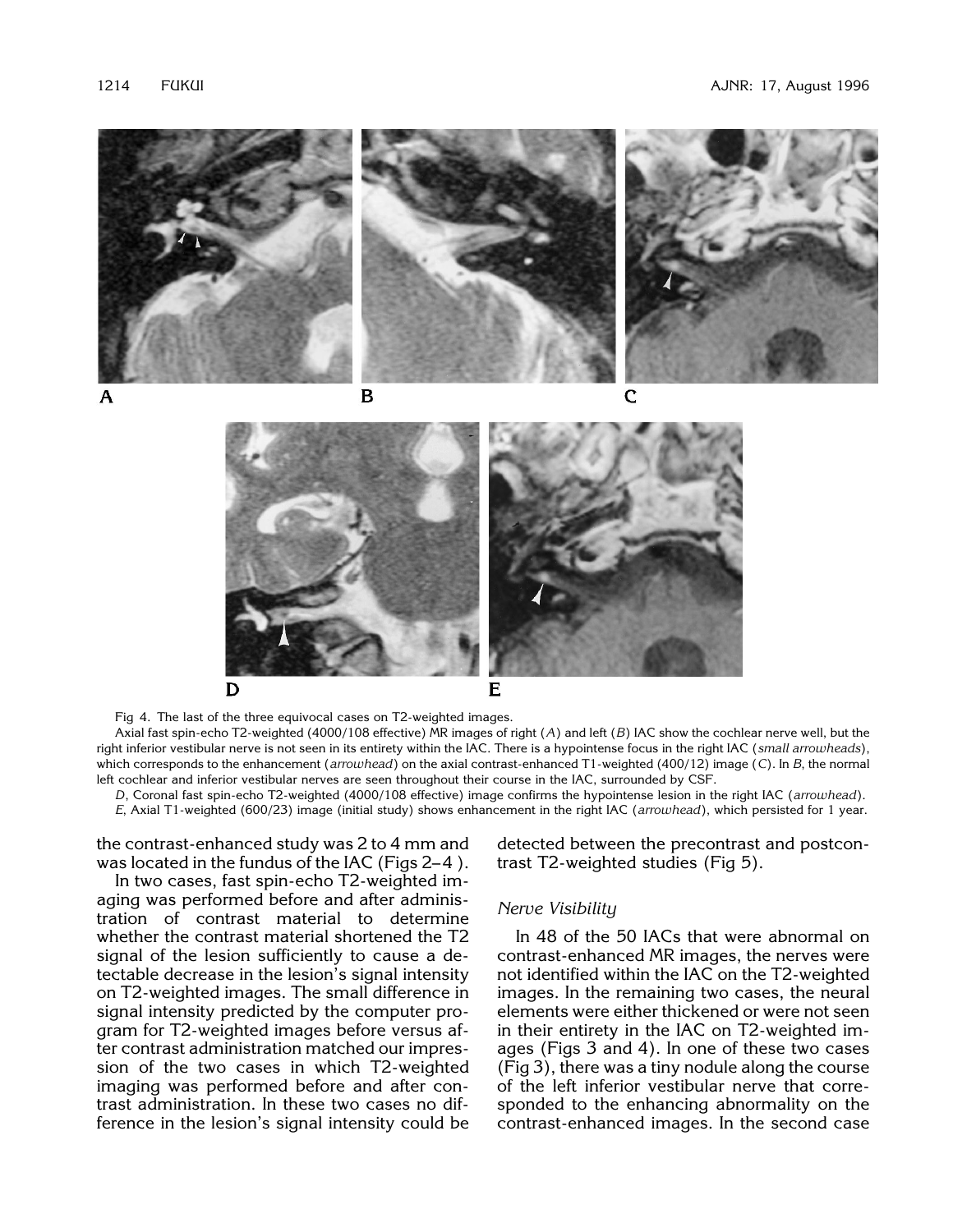

Fig 5. Axial fast spin-echo T2 weighted (4000/108 effective) MR images of right IAC show mass before (*A*) and after (*B*) administration of contrast material.



Fig 6. Relative signal intensities of vestibular schwannoma and CSF at TRs of 2000 and 4000, with TE constant at 108.

(Fig 4), there was a hypointense focus in the expected location of Scarpa's ganglion that corresponded to the abnormal enhancement on the contrast-enhanced image, and the right inferior vestibular nerve was not seen throughout its entire course in the IAC. There was no pathologic correlation for these three small lesions, which are being managed with follow-up imaging.

In all 42 patients with unilateral masses, the uninvolved IAC was used as a control. In these cases the nerves were seen and were normal on T2-weighted images in all but one case. In this one case, the nerves could not be identified clearly throughout their course on T2-weighted images, because the IACs were very small bilaterally, and the surrounding CSF was insufficient to provide contrast with the nerves (Fig 2A and B).

# **Discussion**

All IAC masses in this series had a component that was hypointense relative to CSF on T2-weighted images. In all cases a focus of decreased signal intensity relative to CSF correlated with the abnormal enhancement on contrast-enhanced MR images. T2-weighted images clearly showed 47 of 50 lesions previously detected by contrast-enhanced MR imaging. Although this study is limited in that it lacks complete pathologic correlation, the lesions described were managed clinically as if they were acoustic (vestibular) schwannomas, in most cases on the basis of follow-up imaging when histologic diagnosis was not possible. All of the small  $(< 5$  mm) lesions in this study had follow-up imaging, which showed a persistent or enlarging mass, and so were considered likely to be schwannomas. In five cases there was neither follow-up imaging nor pathologic correlation available; however, the lesion size (7 to 33 mm) supported a diagnosis of neoplasm rather than neuritis.

Vestibular schwannomas are often described as isointense or hyperintense masses on T2 weighted images  $(4, 6-8)$  and therefore are notoriously difficult to detect on T2-weighted images. The disparity in the literature regarding the conspicuity of IAC masses on T2-weighted images most likely arises from the broad range of imaging parameters used: 2000/20 –90 (4);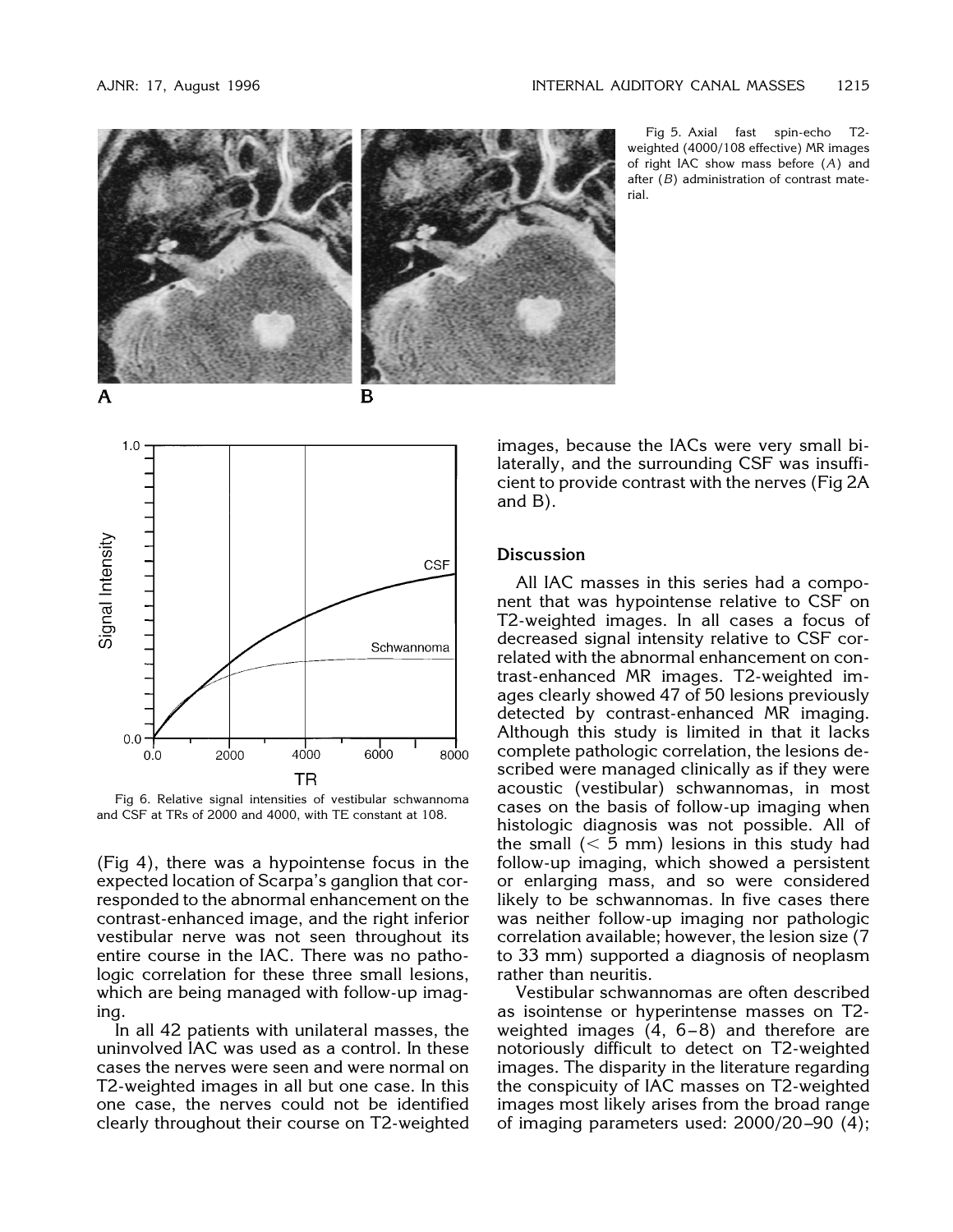2000/80 (6, 7); and 2200/70 (8). A few authors, however, have reported a high rate of detection of IAC masses on T2-weighted images (9, 10). Those who reported that IAC masses are reliably detected on T2-weighted images used parameters of 3000/100 (effective) (9) or 4000/84 (effective) (10) with fast spin-echo and 4000/120-140 with conventional spin-echo imaging (E. Kanal, "High Resolution 1.5 Tesla MRI of Acoustic Neuromas and Cerebello-pontine Angle Tumors," presented at the Fifth Annual Meeting of the Society of Magnetic Resonance Imaging in Medicine, Montreal, Canada, August 1986). The long TR/TE used in this study emphasizes differences in T2 values between CSF and IAC masses (Fig 6). The long T2 value of CSF is exploited in sequences using a long TR  $($ >3000) and long TE (>100), since the CSF remains bright while most other tissues have lost signal at TEs of greater than 100 and are hypointense with respect to CSF. At TR values of 2000 to 2500, T1 contrast plays an important role. CSF has a very long T1 value at 1.5 T, which results in relatively lower signal intensity of CSF at TRs of 2000 to 2500 compared with longer TRs of 4000 or greater.

The low signal of schwannomas may be related to a preponderance of Antoni type A tissue, which is denser than Antoni type B tissue on histologic sections. High cellularity of small vestibular schwannomas has been described (11) and may provide the explanation for the homogeneously low signal intensity of the IAC lesions that were smaller than 5 mm in this series. High cellularity resulting in hypointensity on T2-weighted images has also been described in central nervous system lymphoma (12) and malignant parotid tumors (13).

Several of the small lesions in this series occurred in the fundus of the IAC, raising the question of the site of origin of vestibular schwannomas. The traditional thinking is that vestibular schwannomas arise from the glial–Schwann cell junction in the IAC (14 –17). The glial–Schwann cell transition (Obersteiner-Redlich zone) often occurs near the vestibular (Scarpa's) ganglion (18), but can vary in its location within the IAC (16 –22). Vestibular schwannomas can also originate in the sensory ganglion and distal nerve end (23). The sensory ganglion of the vestibular nerve (Scarpa's ganglion), which is near the fundus of the IAC along the course of the inferior vestibular nerve, is a more common site of origin of vestibular schwannomas than is the glial–Schwann cell junction (18, 24, 25). Although, in general, the concentration of Schwann cells has not been correlated with the distribution of vestibular schwannomas, there is a preponderance of Schwann cells at the vestibular ganglion (20). These data correspond to the distribution of small intracanalicular tumors reported previously (26) and with the location of small lesions at the fundus of the IAC in this series.

Some authors have objected to the use of T2-weighted images in evaluating vestibular schwannomas because of CSF flow effects in the cerebellopontine angle cistern and IAC (1, 27), high-protein CSF simulating tumor (3), and an inability to distinguish between the tumor and adjacent CSF (6, 27). Although many  $(n = 37)$  of the tumors in this series were heterogeneous in signal intensity on T2-weighted images, all of the lesions had a component that was hypointense relative to CSF on T2 weighted images. In some of the cases with large heterogeneous lesions it was difficult to delineate the exact border of the lesion on the basis of T2-weighted images alone. When the unenhanced T1-weighted studies were available, however, the border was readily apparent, since the mass was hyperintense with respect to CSF on T1-weighted images. In addition, in no case of a heterogeneous mass was there a problem of lesion detection; the mass was obvious in those cases, and therefore contrast-enhanced T1-weighted images would have been indicated for definitive evaluation of the extent of the lesion. CSF flow in the cerebellopontine angle cistern did not have an impact on lesion detection in this series, although flow effects did reduce the contrast at the interface between the CSF in the cerebellopontine angle cistern and the cerebellopontine angle component of the lesion. In those cases, however, the mass was sufficiently large that it was not a matter of detection but of demarcation of the lesion's borders, which could again be accomplished by using T1-weighted images either with or without contrast material. In the cases in which the signal intensity of the margin of the cerebellopontine angle component was not clearly differentiated from CSF, the IAC component was readily identified as hypointense relative to CSF on T2-weighted images. The main artifact that created limitations in this series (since the section thickness on the T2-weighted images was 3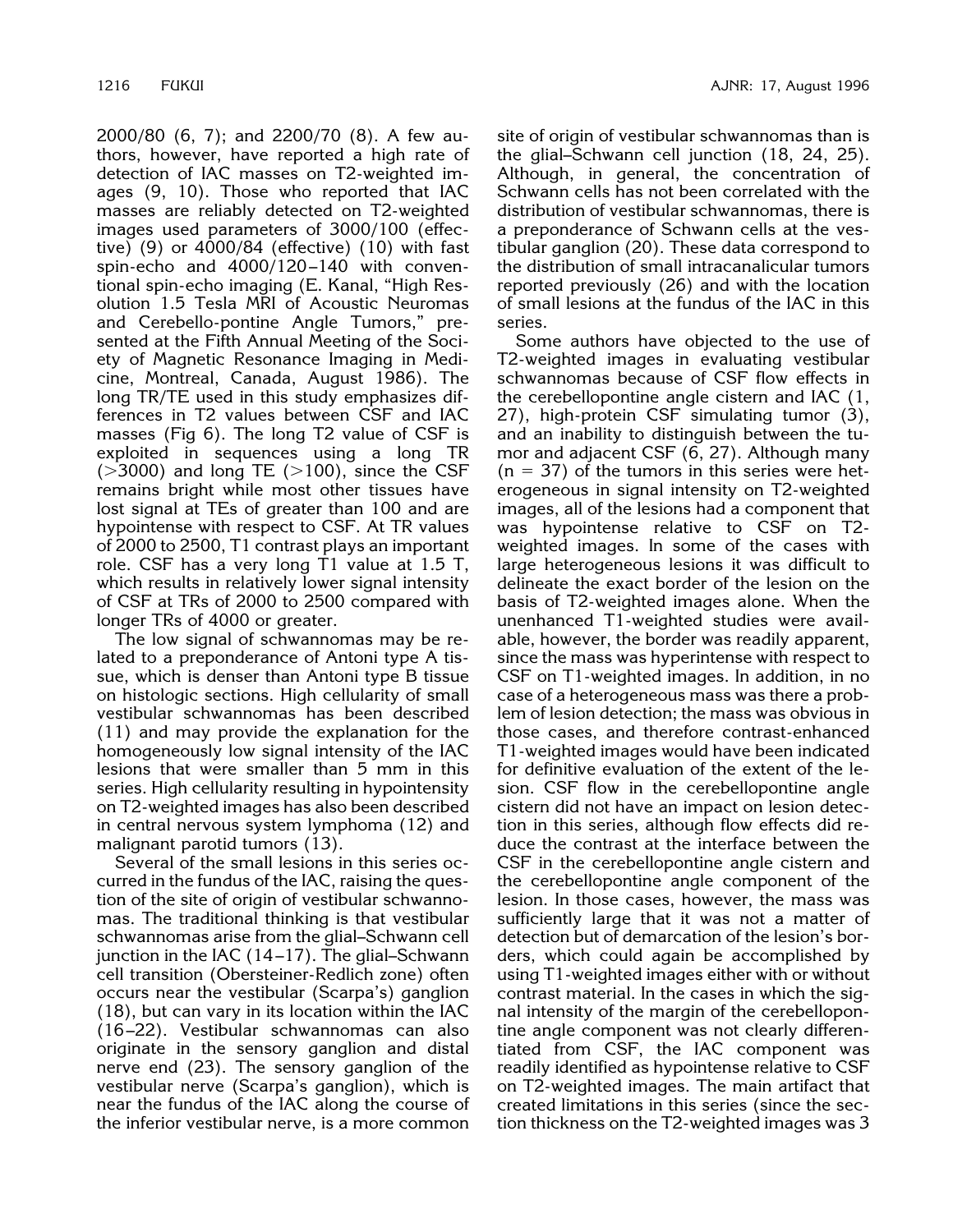mm) was partial volume averaging, which has been cited by others (9). Thinner-section T2 weighted images might obviate this shortcoming in the future.

Potential sources of error in this study are that it was retrospective, that there was a single initial reviewer of the MR images, and that the uninvolved IAC served as the control for each examination. The larger purpose of our study was to contribute to understanding the appearance of IAC lesions on T2-weighted MR images; the more specific objective was to establish the relative signal characteristics of IAC masses with respect to CSF, and therefore their visibility, on T2-weighted images. A simple correlation study was performed to that end. The study design introduced bias, since the initial evaluation included the T2-weighted images and the contrast-enhanced MR images. The initial reviewer classified cases as definite IAC lesions on T2-weighted images if the mass was as obvious on T2-weighted images as it was on the contrast-enhanced MR images. Cases were considered to be equivocal if the lesion was more difficult to see on T2-weighted images than on contrast-enhanced images. Equivocal cases were then reviewed by two additional radiologists specializing in head and neck imaging. Since only those cases with high signal on postcontrast T1-weighted images were evaluated in this series, some types of disease, such as epidermoid, were excluded. None of the lesions in this series had signal characteristics of methemoglobin or fat. Epidermoid, methemoglobin, and fat could all have a long T2 and appear bright on T2-weighted images. Using unenhanced T1-weighted images would exclude rare diagnoses, such as lipoma of the IAC, in equivocal cases that lacked pathologic confirmation of vestibular schwannoma (28). Prospective evaluation of T2-weighted images in a double-blind fashion with a larger patient cohort and a large control population could address these limitations.

Three small lesions (2 to 4 mm) were difficult to evaluate on T2-weighted images alone and were more obvious on contrast-enhanced images. The difficulty in evaluating small lesions was related to size and not to signal intensity. The scanning techniques used in this series varied somewhat, since cases were accumulated over several years in this retrospective study. The section thickness (3 mm with a 0.5-mm intersection gap) caused limitations in imaging

small lesions and some partial volume effects. Coronal T2-weighted imaging was helpful in one of the equivocal cases (Fig 4D). In addition, interleaved T2-weighted sections might be of value. New imaging techniques that allow thinner sections while maintaining adequate signal to noise (A. Litt, "Ultra High Resolution T2- Weighted MR Imaging of the Seventh and Eighth Cranial Nerves"; S. Rand, "MR Cisternography of the Cerebellopontine Angle with a High Resolution T2W 3D Fast Spin Echo Technique"; and D. Rubenstein, "Anatomy of the Facial and Vestibulocochlear Nerves in the Internal Auditory Canal"; all presented at the 33rd Annual Meeting of the American Society of Neuroradiology, Chicago, Ill, April 1995) may solve the problems associated with detecting very small lesions on T2-weighted images.

For T2-weighted MR imaging to be an effective screening tool, any subtle abnormality of the nerves, incompletely visible nerves, or questionable hypointensity would undergo contrast-enhanced imaging to avoid delayed diagnosis of small lesions. It would be helpful to use T2-weighted imaging and noncontrast and contrast-enhanced T1-weighted imaging to examine a large patient cohort in the future in a double-blind, prospective study to determine the most sensitive and cost-effective means for screening masses of the IAC. The data from the current study suggest that fast spin-echo T2 weighted imaging with very long TR/TE, when combined with unenhanced T1-weighted imaging, is a potentially useful screening tool for the evaluation of IAC masses, and, as such, merits further study.

# **References**

- 1. Curati W, Graif M, Kingsley D, Niendorf H, Young I. Acoustic neuromas:Gd-DTPA enhancement in MR imaging. *Radiology* 1986;158:447– 451
- 2. Daniels D, Millen S, Meyer G, et al. MR detection of tumor in the internal auditory canal. *AJNR Am J Neuroradiol* 1987;8:249 –252
- 3. Stack J, Ramsden R, Antoun N, Lye R, Isherwood I, Jenkins J. Magnetic resonance imaging of acoustic neuromas: the role of gadolinium-DTPA. *Br J Radiol* 1988;61:800 – 805
- 4. Lhuillier F, Doyon D, Halimi P, Sigal R, Sterkers J. Magnetic resonance imaging of acoustic neuromas: pitfalls and differential diagnosis. *Neuroradiology* 1992;34:144 –149
- 5. Press G, Hesselink J. MR Imaging of cerebellopontine angle and internal auditory canal lesions at 1.5 T. *AJNR Am J Neuroradiol* 1988;9:241–251
- 6. Enzmann D, O'Donohue J. Optimizing MR imaging for detecting small tumors in the cerebellopontine angle and internal auditory canal. *AJNR Am J Neuroradiol* 1987;8:99 –106